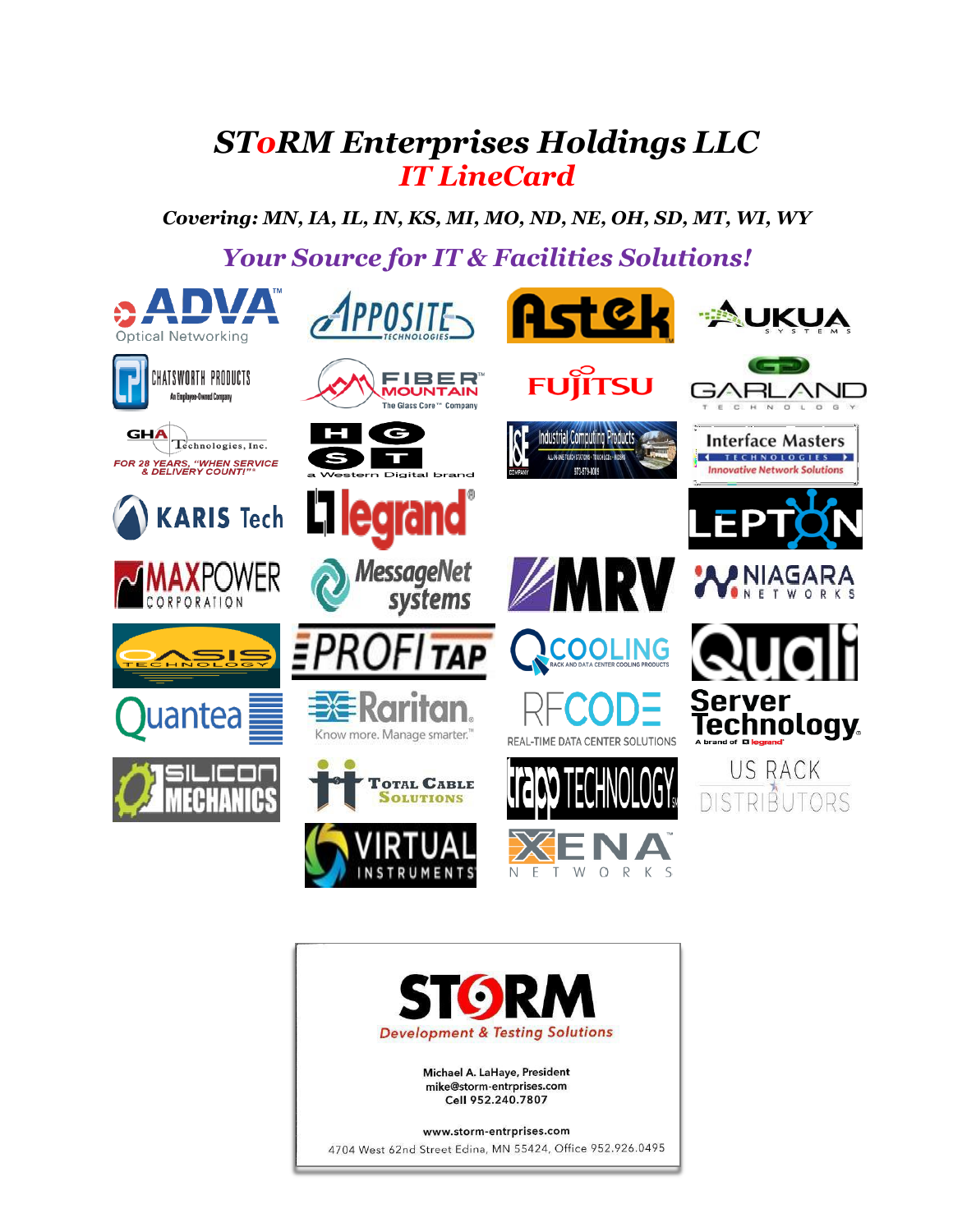### *We are Proud to Represent the Following Companies*

#### *Adva Optical Network/MRV [\(advaoptical.com\)](https://www.advaoptical.com/)*

**Adva/MRV** offers Advanced Ethernet Networking solutions for:

- Optical Ethernet Access, Optical Transport and WDM
- Out-of-Band Networking
- Layer 1 OEO (Optical- Electrical-Optical) Physical Layer Switches using WSS ROADMs with Multi-degree node switching

#### *Apposite Technologies (apposite-tech.com) \**

**Apposite's** provides WAN emulators (Linktropy and Netropy) for real-time simulation of:

- Bandwidth, latency, jitter, loss, congestion, and other important network impairments to test the performance
- Support for up to 10 Gbps

#### *Arbitech [\(arbitech.com\)](http://www.arbitech.com/) \**

**Arbitech** is a leading provider of Data Center products with extensive global supply network which consists of manufacturers, distributors and resellers, coupled with volume and excess purchases, allowing us to offer our partners pricing that is substantially lower than traditional distribution sources.

Additionally, we are able to provide products in other conditions, such as bulk and refurbished, and have developed expertise in sourcing constrained and end-of-life products. We offer extremely competitive pricing for:

- Cisco Catalyst Switches
- HP ProLiant Gen8 and HP ProCurve
- IBM System-X servers

#### *Aukua Systems [\(aukua.com\)](http://www.aukua.com/) \**

**Aukua Systems** Ethernet testing & trouble shooting solutions are intended to be used by Engineers involved in developing, testing, validating or deploying Ethernet solutions including:

- Automotive Ethernet solutions
- Standard Ethernet solutions for:
	- o 100 Mbps to 10 Gbps, 2.5Gbps
- Protocol Analyzer capabilities include:
	- o Line rate capable inline Protocol Analyzers with deep capture buffers
	- o Nanosecond timestamp precision
	- o Intuitive/easy to use User Interface and API

#### *Big Switch Networks [\(bigswitch.com\)](https://www.bigswitch.com/)*

**Big Switch** introduces Cloud-First Networking, a reimagined networking experience for hybrid IT that starts with the best of cloud networking on-prem and grows to VPC Networking and Analytics everywhere.

- Multi-Cloud Director
- **Big Cloud Fabric**
- Big Monitoring Fabric
- Advanced Fabric Services

#### *Blue Street Capital [\(bluestreetcapital.com\)](http://www.bluestreetcapital.com/)*

**Blue Street Capital** is a technology financing/leasing company who partners with Value Added Resellers, OEMs, and Distributors. We have wide credit windows, are able to finance mixed vendor, heavy services, and 100% software solutions. They create customized solutions for each customer.

#### *Chatsworth Product Inc. [\(chatsworth.com\)](http://www.chatsworth.com/)*

**Chatsworth Product Inc. (CPI)** it is our mission to address today's critical IT infrastructure needs with products and services that protect your ever-growing investment in information and communication technology including:

- Rack solutions with security system options
- PDU solutions
- KVM solutions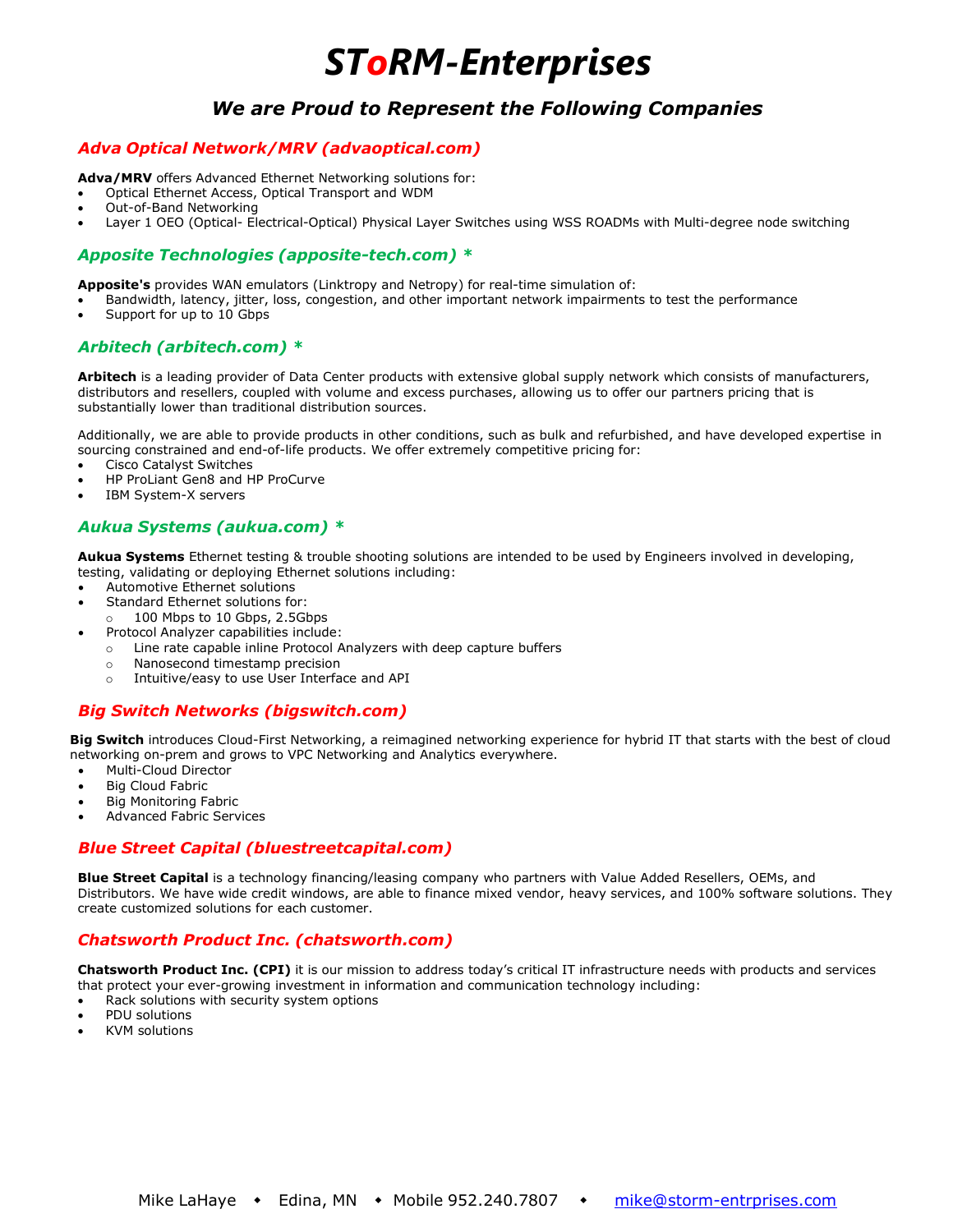#### *Fiber Mountain [\(fibermountain.com\)](http://www.fibermountain.com/)*

**Fiber Mountains** Glass Core represents a new way of thinking about data center infrastructure. With integrated software and hardware innovations, Glass Core infrastructure enables intelligent Layer 1 SDN switching with:

- High-density optical connectivity for a software-controlled physical layer
- Unprecedented network speed and agility

#### *Fujitsu [\(fujitsu.com\)](http://www.fujitsu.com/)*

The **Fujitsu** ETERNUS DX is a seamless family of disk storage systems ranging from entry to enterprise class. The main design principles of ETERNUS DX are:

- **Scalability**
- **Flexibility**
- Peak loads of up to 1 million IOPS

#### *Garland Technology [\(garlandtechnology.com\)](http://www.garlandtechnology.com/)*

**Garland Technology** provides a full line of TAPs including:

- **Network TAPs**
- Aggregation TAPs
- Bypass TAPs
- Regenerating TAPs
- Filtering Aggregation Load Balancing Hardware Solutions
- Solutions are available for copper, fiber, 10/100/1000, 1 Gigabit, 10 Gigabit, and 40 Gigabit.

#### *GHA Associates [\(gha-associates.com\)](http://www.gha-associates.com/)*

**GHA Associates,** is a nationally expanding network, computer reseller and systems integrator with offices nationwide specialize in mission-critical product procurement and integration services for some of the largest corporate, government, and educational clients in the US. Our client base is a Who's Who of Corporate America, including:

- Companies represented include:
- APC, Apple, Cisco, Dell, Fujitsu, HP/Compaq, IBM, Intel, Lenovo, Microsoft, Panasonic, Premio, Sony, Symantec • Technologies include:
- o Internet, bandwidth, security, VoIP, wireless, video and identification solutions

#### *HGST [\(hgst.com\)](http://www.hgst.com/)*

**HGSTs** Object Storage based Active Archive System:

- PCIe SSDs: Big Data Analytics, Virtualization (VDI, VSAN), HF Trading, Databases/OLTP, Scaled-outDBs
- SAS SSDs: Big Data Analytics, VSAN, HF Trading, Databases/OLTP, Indexing
- HDDs:
	- o **Performance:** Database/OLTP, Content Serving, Business Intelligence, Cloud Gaming, HPC
	- o **Capacity:** Cloud Storage, Virtualized Servers, VSAN, Cloud Computing, Storage Arrays, Social Networks, Long-Tail Content, Big Data Storage
	- o **Capacity Scale:** Long-Tail Content, Video on Demand, Cloud Storage, Big Data Storage, Replicas, Mail Servers, **Surveillance**
- **Cold Storage (Systems):** Archives, Regulatory & Compliance, Surveillance, Medical Records, NASScaleout

#### *I&E [\(iepos.com\)](http://www.iepos.com/)*

**I&E** is a leading manufacturer of cutting-edge industrial and medical computer solutions. Our computer solutions are specially designed for what you need from a reliable computer in your demanding area of work. We offer state-of-the-art solutions to meet the fast-changing market demands including solutions for:

- Desktop
- Industrial PC's
- Kiosks (Indoor and Outdoor)
- **LCD Panels**

#### *Ingram-Micro [\(ingrammicro.com\)](http://www.ingrammicro.com/)*

**Ingram-Micro** is a Leading Global Cloud Ecosystem and Digital Commerce Platforms including:

- Global infrastructure and focus on cloud, mobility, supply chain and technology solutions
- Enables business partners to operate more efficiently and successfully in the markets they serve
- Delivers as broad and deep a spectrum of technology and supply chain services to businesses around the world
- Leader and innovator in technology and supply chain services has fueled its rise to the
- Ranked 69th in the FORTUNE 500®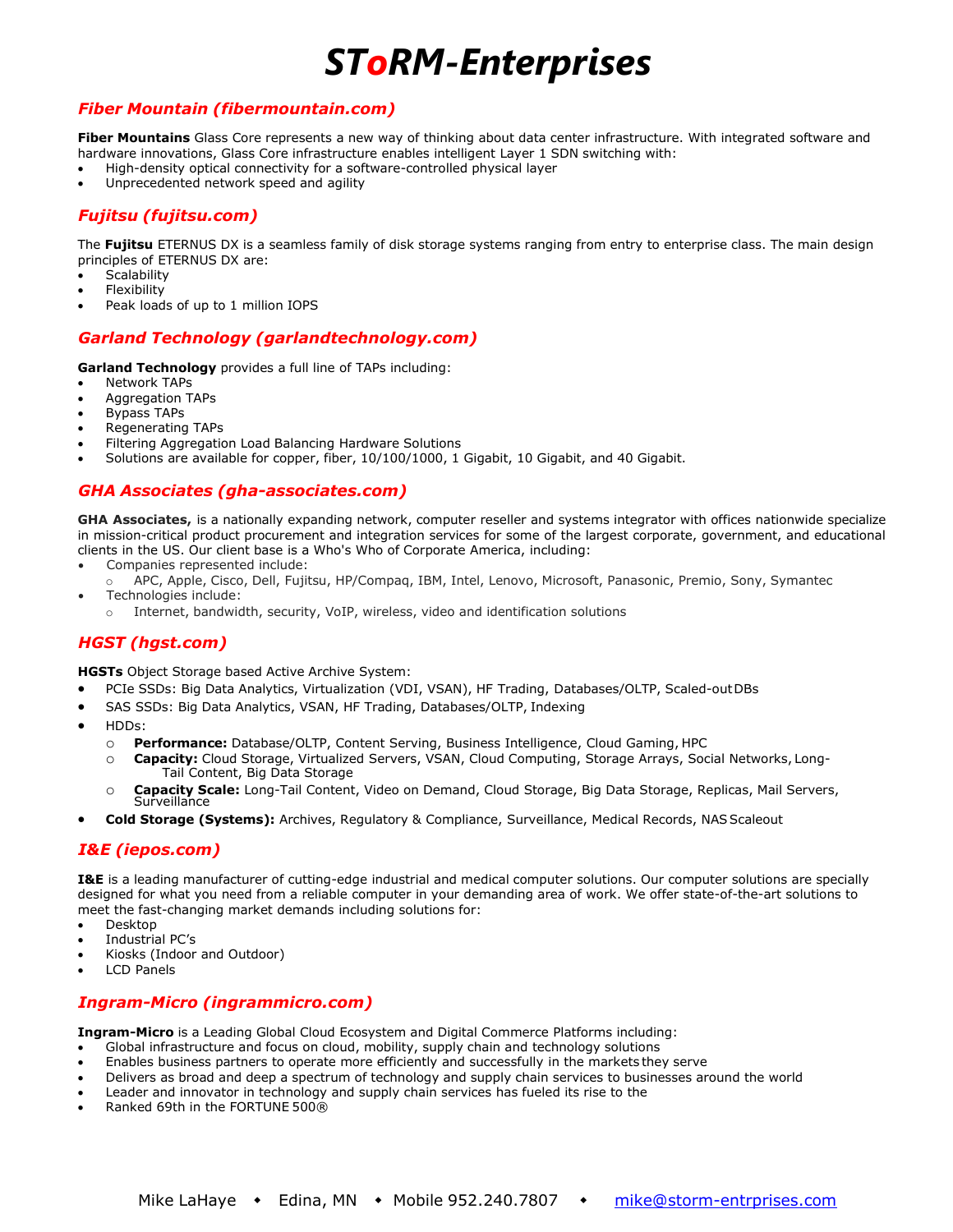#### *Interface Masters Technologies/Niagara Networks [\(interfacemasters.com/](http://interfacemasters.com/) [niagaranetworks.com\)](http://www.niagaranetworks.com/)*

**Interface Masters Technologies** is a leading vendor in the Bypass and TAP networking market. Interface Master's expertise lies in Gigabit and 10 Gigabit Ethernet networking solutions including specialized:

- NICs
- Top of Rack Switches
- Embedded Switches
- **External Bypass TAP Systems**
- Cables and Optics

**Niagara Networks** provides all the building blocks for an advanced Visibility Adaptation Layer at all data rates up to 100Gb, including:

- TAPs
- Bypass elements
- Packet Brokers
- Management Layer (unified)

#### *Juniper [\(juniper.net\)](https://www.juniper.net/us/en/)*

**Juniper** develops and markets Data Center Network solutions including:

- Network [management](https://en.wikipedia.org/wiki/Network_management) software and Security
- **[Routers](https://en.wikipedia.org/wiki/Router_(computing))**
- [Software-defined](https://en.wikipedia.org/wiki/Software-defined_networking) networking technology
- **[Switches](https://en.wikipedia.org/wiki/Network_switch)**

#### *Karis Technologies [\(karistech.com\)](http://www.karistech.com/)*

**Karis Technologies** provides industry leading and high-quality Enclosure solutions including:

- Cable Management and Rack-level Accessories
- Data Center, Media and Laptop Cabinets
- Equipment lifters
- Healthcare solutions
- Power and Cooling for high-density/thermal management solutions (both Hot and Cold)
- Security & AV Racks & Cabinets
- Soundproof Enclosures

#### *Legrand/ServerTechnology/Raritan [\(legrand.com/](https://www.legrand.com/en) [servertech.com/](https://www.servertech.com/)[raritan.com\)](https://www.raritan.com/)*

**Legrand/ServerTech/Raritan** provides solutions for Data Center Infrastructure Management (DCIM):

- Power Management
- Centralized Server Management
- KVM-over-IP
- Analog KVM
- Serial Console Switches
- LCD Consoles
- Inventory control is provided with intelligent tracking using system and WEB base access interface

#### *Lepton [\(lepton.com\)](http://www.leptonsys.com/)*

**Lepton** the only 128Gb/s physical layer switch test automation solution using non-blocking technology:

- Protocol agnostic non-blocking technology (Ethernet, Fiber Channel and many others)
- Scalable up to 1,024 ports at 1 Gb/s or 256 ports at 128 Gb/s
- Extremely low switching latency and extremely low delay times

#### *MaxPower Corporation [\(maxpowercorp.com\)](http://www.maxpowercorp.com/)*

**MaxPowe**r offers power protection and critical infrastructure solutions. The expansive product portfolio includes:

- Cooling for critical electronics
- Lighting Inverters and Maintenance Bypass Panels
- Micro-Modular Data Centers and Medical Transformers
- Portable AC and Mobile Enclosure Solutions
- Power Filters and Surge Protectors
- Software and Connectivity
- [Uninterruptible](http://www.maxpowercorp.com/ups.html) Power [Supplies](http://www.maxpowercorp.com/ups.html) (UPS)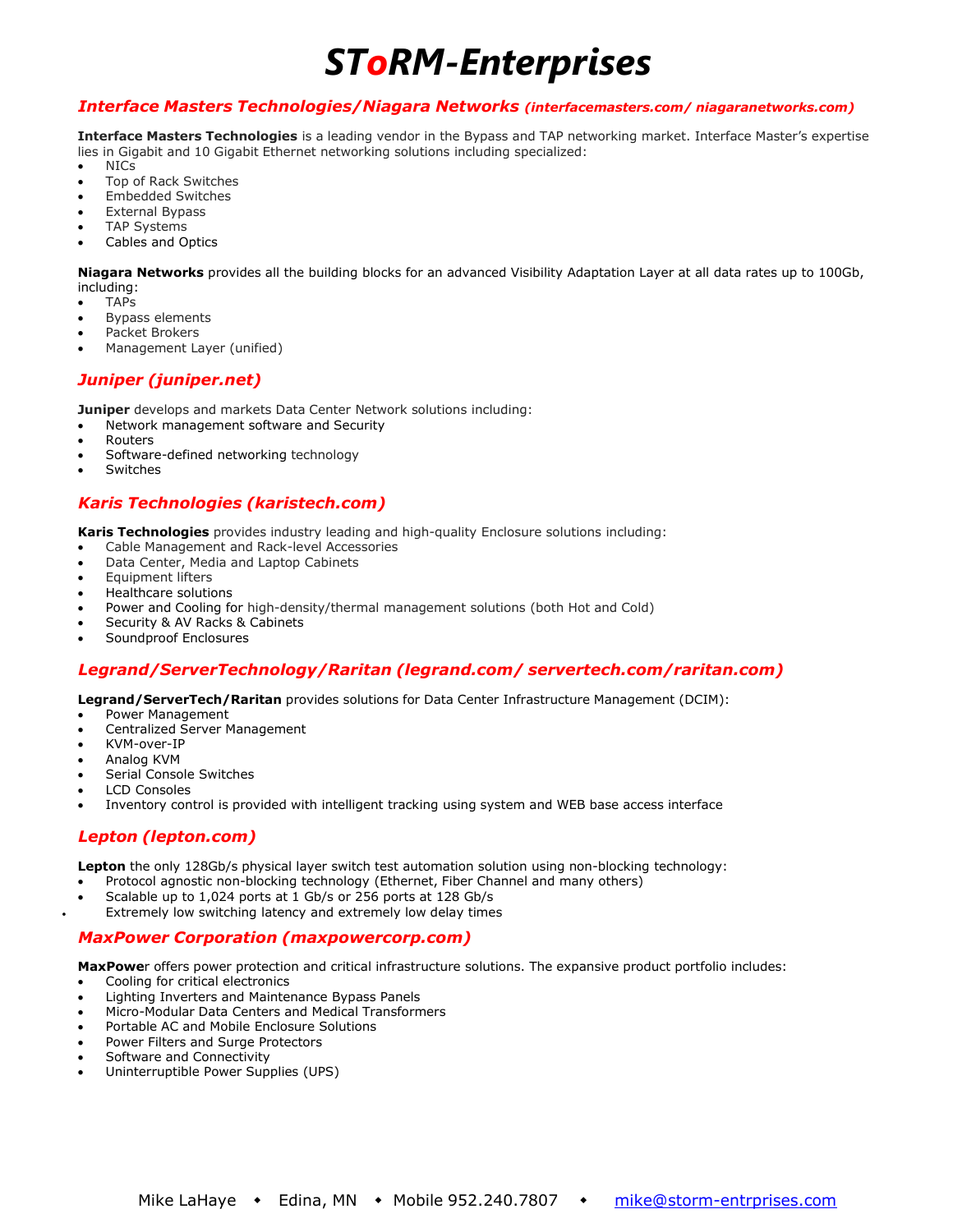### *MessageNet Systems [\(messagenetsystems.com\)](http://www.messagenetsystems.com/)*

**MessageNet Systems** is an industry leading developer of integrated daily and emergency communication systems. They provide superior solutions for:

- Emergency Management solutions including:
	- o Integrating multiple forms of communication devices to provide a comprehensive (robust) network of emergency notification capabilities, within the framework of a daily communication system
- Safety and Security Communications Systems with multi-layered communications including:
- o Digital signage, PC pop-ups, 2-way radios, texting devices, and social media

#### *Oasis Technology [\(oasistechnology.com\)](http://www.oasistechnology.com/)*

Oasis Technology created TITAN, the patented intrusion prevention system that stops hackers in their tracks! TITAN is a frontend security system that:

- Detects, classifies and proactively stops malicious threats and/or traffic before reaching a firewall/network
- Learns and creates rules on the fly
- Supports, maintenance and 24/7 monitoring, all with an integrated state-of the art:
- Intrusion Prevention System and anti-DDoS/anti-reconnaissance algorithm
- Vulnerability Analysis, for free, to determine how vulnerable your network is to hackers

#### *ProfiTAP [\(profitap.com\)](https://www.profitap.com/)*

**ProfiTAP** provides a wide range of Copper and Optical TAP solutions providing Network Visibility and Traffic Control including: • Network Visibility Platform via a variety of Ethernet TAPs and Network Packet Brokers (NPBs):

- o Copper & Fiber, Regeneration, Aggregation and Bypass TAPs
	- ProfiShark Real-time Reliable Ethernet Packet capture to disk:
		- Covering speeds of 10/100/1000/10000 MB
		- Portable with USB 3.0 connectivity for 10M thru 10 GE
		- GPS tracking capability for some options with 8 nsec timestamping
- NPB's Advanced Network Traffic Management solution

#### *Qcooling [\(qcooling.com\)](http://www.qcooling.com/)*

**Qcooling** provides Rack and Data Center Cooling solutions achieving up to 98% energy savings for phenomenal Customer ROI deployments. The Qcooling solution includes:

- ColdLogik rear IT cabinet doors that scale to 58KW heat dissipation with:
- o Liquid cooling under uninterrupted Leak Prevention
- Intelligent management system control

### *Quali [\(quali.com\)](http://www.quali.com/)*

**QualiSystem's** is a Cloud Sanbox solution provider for Automated Inventory & Testing software including:

- Lab-as-a-Service deliver physical and virtual lab environments on demand
	- o Performance
	- o Accelerate testing with reservation and scheduling
	- o Simple creation of topologies
	- o Automated connectivity control, Peripheral device control
- o Robust test automation
- Cloud Sandbox solutions for:
	- o Hybrid Cloud promise the speed and scale of public clouds with the visibility and control of IT-owned private cloud deployments
	- o Private Cloud provides an elegant and cost-optimized platform to model, orchestrate and deploy even the most complex environments
- DevOp solutions for Automation and CI/CD Pipeline for continuous testing

#### *Quantea [\(quantea.com\)](https://quantea.com/)*

**Quantea** provides advanced Network visibility that leads to unique insights into our IP traffic ("Finding the Needle in the Haystack):

- See network threats
- Evaluate network traffic data flows
- Qualify network traffic incident response
- Find and Resolve quickly network traffic issues & suspect data flows

### *RF Code [\(rfcode.com\)](http://www.rfcode.com/)*

**RF Code** provides real-time Active RFID-enabled infrastructure for your entire enterprise including:

- Asset Management
- Environmental Monitoring